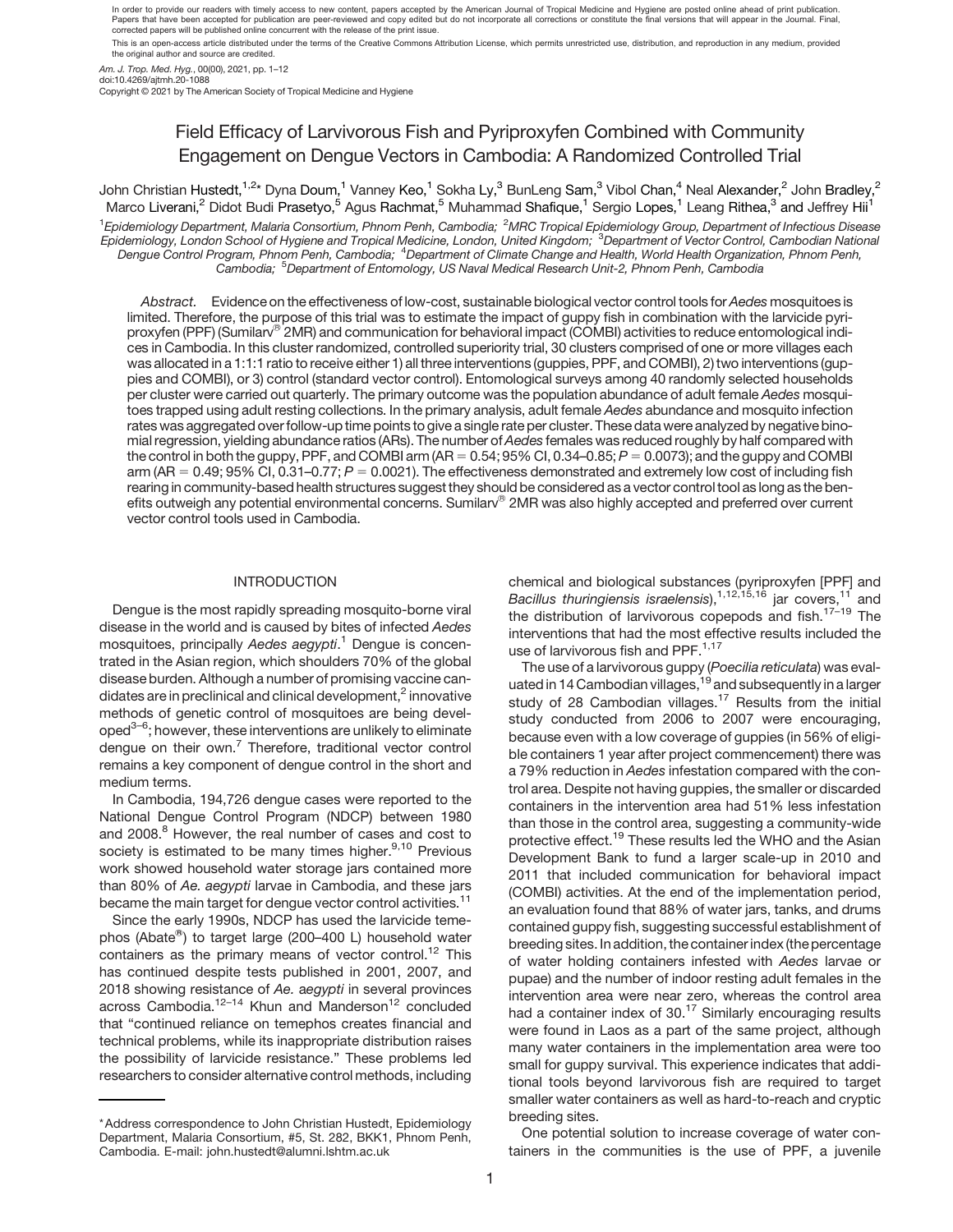hormone analog that interferes with the metamorphosis of juvenile Aedes mosquitoes, preventing their development. It can be used in small or contaminated containers unsuitable for larvivorous fish.<sup>20</sup> Studies of the efficacy of PPF in Cambodia showed inhibition of adult emergence greater than 87% for 6 months in 2003,[15](#page-10-0) and inhibition of adult emergence of more than 90% for 20 weeks and more than 80% for 34 weeks in  $2007<sup>1</sup>$  A slow-release PPF matrix release formulation (Sumilarv $^{\circledR}$  2MR) has been developed and shown to be effec-tive in Myanmar.<sup>[21](#page-10-0)</sup> This new product only requires one distribution every 6 months (the entirety of the rainy season), so it reduces operational costs compared with temephos or Bti, which have a residual efficacy of 2 to 3 months.<sup>16,22</sup>

Yet the efficacy of these measures, like other vector management approaches in the communities, is not only dependent on their entomological efficacy, but also requires mobilization and coordination of resources to sustain behavior changes.[23](#page-10-0) In particular, a key challenge for vector control in the communities is how local residents can be involved in and sustain vector breeding source reduction efforts.<sup>[17](#page-10-0)</sup> Recent reviews indicate that a strong communication and behavior change approach, such as COMBI, has the potential to support vector management programs with very good outcomes[.24,25](#page-10-0) For example, two new cluster randomized trials found that educational messages embedded in a community-based vector control approach were effective at reducing Ae. aegypti measured through entomological indices.<sup>26,27</sup>

Need for a trial. Although there is evidence suggesting the use of guppy fish can be beneficial in dengue vector control, recent reviews show there has never been a cluster randomized trial to evaluate their effect on mosquito indices.<sup>28</sup> This trial has the potential to inform the strategic application of community-based distribution of PPF and larvivorous fish in an outbreak, during inter-epidemic periods or for broadscale application. This trial is also the first (to our knowledge) to evaluate the widescale use of the new Sumilarv 2MR product in the field. Furthermore, PPF and larvivorous fish have never been tested in combination. Our study is intended to fill these knowledge gaps.

Hypothesis. This trial aimed to demonstrate community effectiveness of guppies, PPF, and COMBI activities. There are three main hypotheses. First, use of guppies, Sumilarv 2MR, and COMBI activities will reduce numbers of Aedes mosquitoes, and their infection rates, more than guppies and COMBI alone or standard vector control activities (such as larval control and information and education material dissemination during outbreaks) as assessed through entomology surveys. Second, COMBI activities will improve the community's knowledge, attitude, and behavior related to water use and vector-borne disease prevention (such as burning or burying discarded containers, cleaning the environment around the house, and sleeping under a bed net) as assessed through baseline/end-line surveys and focus group discussions (FGDs). And third, guppies and PPF will be acceptable among the target villages as assessed by an end-line survey and FGDs.

## MATERIALS AND METHODS

This study followed the Consolidated Standards of Report-ing Trials guidelines<sup>[29](#page-10-0)</sup> (Supplemental Table 1).

Study design and setting. The study was designed as a cluster randomized, controlled trial with three arms. The study had 30 clusters in the province of Kampong Cham, where each cluster was a village or group of villages with 170 households on average (range, 49–405) or 757 individuals (range, 250–1,769). The rainy season runs from April to November, and the peak dengue season is from May to July. The clusters were selected in areas that had Aedes infestation in the past. To minimize potential spillover effects, clusters had to be at least 200 m from the nearest household outside the cluster, because Ae. aegypti in this region have an average flight range of 50 to 100 m.<sup>[30](#page-10-0)</sup> Every house within the cluster boundaries was invited to participate in the trial.

Interventions. Selected villages were randomized into one of three study arms (Table 1). Reasons for selecting the interventions for each arm are described earlier and in more detail in the study protocol.<sup>31</sup> During the length of the trial, no vector control interventions were completed in the study area by the government or any other government-linked actor outside the study team. Individuals may have purchased repellent products from the market, but no items were purchased or distributed by outside funds. The total trial period for the interventions was 11 months (Supplemental Figure 1).

Guppies. Two guppy fish (Poecilia reticulata) were placed into each water container larger than 50 L in intervention villages (arms 1 and 2). This was based on larval consumption of guppies determined by Seng et al. $<sup>11</sup>$  $<sup>11</sup>$  $<sup>11</sup>$  and past experiences</sup> using guppies as a vector control in Cambodia.<sup>[17](#page-10-0)</sup> The guppies were sourced from the original NDCP colony, which was started from guppies found in a rural waterway near Phnom Penh roughly 15 years earlier. The guppy fish were distributed after the baseline activities through a local community network managed by provincial government authorities.<sup>31</sup> Community health workers (CHWs) were provided two jars for rearing. Each month, CHWs conducted visual checks and ensured all their assigned households had guppies in all large containers and replaced them if necessary.

PPF matrix release (Sumilarv 2MR). The product contains PPF in an ethylene copolymer resin disk, and the PPF is released gradually from the polymer material until it reaches an equilibrium state of the dissolved active ingredient with that in the matrix formulation. $32$  Each device is designed to provide coverage for 40 L water, and can be cut into smaller sizes for smaller containers.<sup>[31](#page-10-0)</sup> PPF devices were distributed to 10- to 50-L containers at the beginning of the trial and were replaced after 6 months. Additional devices were left at the HC for CHWs to distribute during their monthly monitoring visit if some were lost or needed to be replaced. The exceptional safety of PPF is reflected in the WHO's statements that it is "unlikely to present acute hazard in normal use,"

| TABLE 1                                    |  |
|--------------------------------------------|--|
| Interventions randomized to each study arm |  |

| Intervention                                                                 | Arm 1 (guppy,<br>COMBI, and PPF) | Arm 2 (guppy<br>and COMBI) | Arm 3<br>(control) |
|------------------------------------------------------------------------------|----------------------------------|----------------------------|--------------------|
| Guppy fish in key<br>containers $(> 50 L)$                                   |                                  |                            |                    |
| <b>COMBI</b> activities                                                      | x                                |                            |                    |
| Direct PPF application<br>(Sumilarv® 2MR) in smaller<br>containers (10-50 L) | x                                |                            |                    |

 $COMBI = communication$  for behavioral impact;  $PPF = pyriproxyfen$ .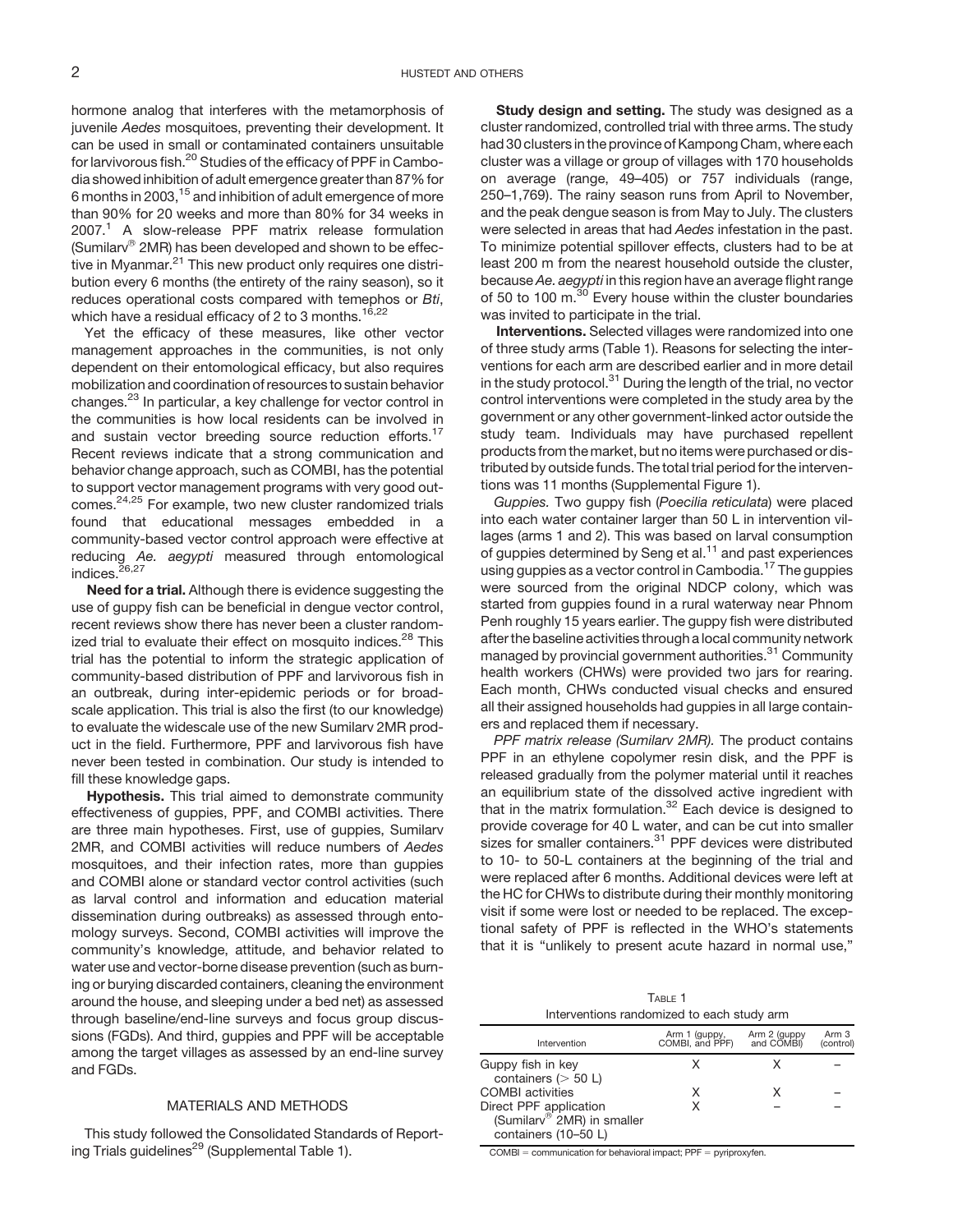"pyriproxyfen does not pose a carcinogenic risk to humans," and PPF "is not genotoxic." As a result of its efficacy, the WHO Pesticide Evaluation Scheme has recommended the use of PPF for mosquito control.<sup>[33](#page-10-0)</sup> Animal models suggest a very favorable mammalian toxicity profile and extremely low risk for humans using this product.<sup>30</sup>

COMBI activities. An initial rapid assessment consisting of FGDs and in-depth interviews regarding knowledge, attitudes, and behaviors of community members was completed. The results were used in a message and material development workshop held with key community and district stakeholders. During this meeting, the community helped to develop behavior change communication materials and come up with key messages. The results were used to understand the common social gathering locations for health education sessions and culturally appropriate channels of communication, and to create communication materials: flip charts to guide CHW education sessions, posters and banners for display in the villages, songs, and CHW materials such as hats, t-shirts, bags, and raincoats.

A 2-day training was given to CHWs on communication and facilitation skills, after which the CHWs took the lead role in conducting health education sessions in their community. Monthly meetings were also conducted with CHWs to assess progress, address issues and challenges, and provide them with continuous training to develop their confidence and skills. The health education sessions occurred twice per month and were participatory, as Khun and Manderson<sup>12</sup> found that health education sessions, during which participants actively identify breeding sites and practice positive behaviors, can be more effective and less costly than the didactic classroom-based sessions. In addition to health education sessions, locally available media, such as loudspeakers fixed to local transport to play songs, and role-playing were used to reinforce the messages.

Adherence. To improve adherence to the intervention protocols, CHWs performed monthly monitoring checks on each household within the intervention arms, and entomological surveys were used to record the presence or absence of each intervention in containers.<sup>31</sup> Project staff also visited CHWs and intervention households randomly to confirm the reliability of data provided.

Primary outcome measures. The primary outcome measure was the population abundance (i.e., number of mosquitoes per unit of time spent aspirating) of adult female Aedes trapped using adult resting collections.

Secondary outcome measures. The secondary outcomes for the trial included 1) dengue virus infection rate in adult female Aedes mosquitoes; 2) house index, which was the proportion of houses surveyed positive for Aedes larvae and/or pupae in any water container; 3) container index, which was the proportion of surveyed containers containing Aedes larvae and/or pupae; 4) the Breteau index, which was the number of containers positive for Aedes larvae and/or pupae per 100 houses surveyed; 5) the number of Aedes pupae per household; 6) the number of Aedes pupae per person; 7) guppy fish coverage, which was the proportion of eligible water containers with  $\geq 1$  guppy fish; 8) Sumilary 2MR coverage, which was the proportion of eligible water containers with  $\geq 1$  MR resin disk; and 9) the percentage of respondents with knowledge about Aedes mosquitoes causing dengue.

Sample size. The guppy fish and PPF interventions were assessed using four entomological surveys. A sample size of 10 clusters per arm and 40 households per cluster for the sur-vey was devised using the Hemming and Marsh method, [34](#page-10-0) assuming a mean of 0.1 adult female resting Aedes per household in the intervention arms compared with 0.25 in the control arm for each collection based on previous studies. The households were selected randomly during each collection. The intra-cluster correlation was assumed to be 0.01 based on previous studies.<sup>35-[37](#page-10-0)</sup> In addition, a sensitivity analysis was conducted up to the median value of intra-cluster correlations for outcome variables (0.03) as found by an analysis con-ducted by Campbell et al.<sup>[38](#page-10-0)</sup> Our analysis determined that intra-cluster correlation values between 0.01 and 0.03 would have 91% and 75% power, respectively.

The impact of COMBI activities in the communities was evaluated through knowledge, attitudes, and practice (KAP) surveys. A sample size of 10 clusters per arm and 20 households per cluster was devised, again using the Hemming and Marsh method,<sup>[34](#page-10-0)</sup> assuming a 22.5% change in KAP indicators from 40% to 62.5% in intervention villages and no change in the control villages over the course of 1 year.<sup>[31](#page-10-0)</sup>

Allocation. Clusters were assigned randomly with a 1:1:1 allocation through a public randomization process. Village chiefs from all clusters and HC chiefs from all HCs were invited to a central point, along with local and national authorities, where allocation took place. Allocation concealment was accomplished by having each cluster representative choose one folded-up paper with a printed label referring to arms 1, 2, or 3.

Data collection methods. Data were collected at 0, 4, 8, and 12 months post-intervention, unless otherwise mentioned. The timing was also meant to capture data over different season (heavy rain, light rain, and dry seasons). The project used the methods discussed in the following subsections.

Entomology. A baseline survey was conducted prior to the start of interventions. An end-line survey was conducted 1 year after the baseline. Two additional surveys during the dry season (4 months post-intervention) and light rain (8 months post-intervention, peak dengue season) were also conducted. The survey methodology was developed according to WHO guidelines for entomological collections<sup>39</sup> and are detailed in the study protocol. $31$  The adult resting catch was completed using a battery-powered portable aspirator (Camtech, Phnom Penh, Cambodia) for 10 min/house in the bedrooms and living spaces, starting in the bedroom and aspirating up and down the wall (from floor to 1.5 m) around the home in a clockwise manner. The survey team also used a rapid assessment tool—the premise condition index) $40-$ to identify whether the scores can predict household risk for Ae. aegypti infestation.<sup>41</sup>

Knowledge, attitudes, and practices. The KAP surveys were conducted at the same time as the baseline and end-line entomological surveys.<sup>31</sup> The secondary outcome measure included was whether participants knew dengue is transmitted by mosquitoes of the genus Aedes, rendered in Khmer as "kala"—meaning, feline or tiger.

CHW monthly monitoring. The coverage of guppy fish and PPF Sumilarv 2MR was assessed by ocular inspection of water containers via entomological surveys and the CHW monthly reporting form as described in "Adherence." Coverage is expressed as the percentage of containers with at least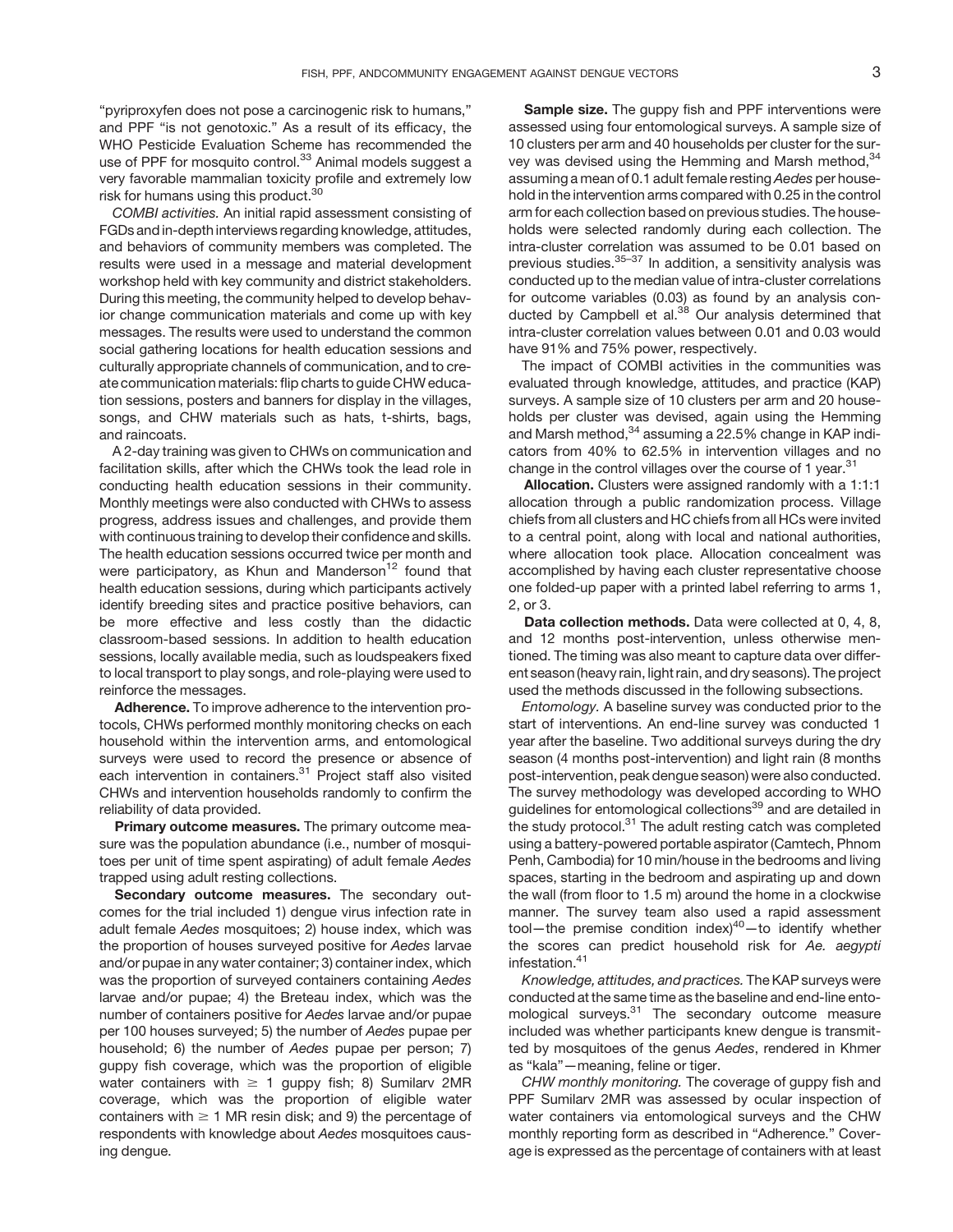two guppy fish or one Sumilarv 2MR of the total households or containers examined.

Climate. General climate data (rainfall, temperature, and humidity) were recorded at one of the intervention health centers using a rain gauge and a Hobo onset data logger. All villages have virtually the same climate.

Data management. The first two entomological surveys and the first KAP survey were recorded on paper, and double data entry was performed using EpiData (EpiData Association, Denmark) by an experienced data processing company. As a result of factors including budget, timeliness, and need for data cleaning, the subsequent two entomological surveys and final KAP survey were recorded electronically on Samsung tablets (Samsung Group, South Korea) and the data were uploaded to ONA servers.

Mosquito flavivirus infection. Adult female Aedes mosquitoes were pooled together by cluster, with a maximum of 10 per pool, and an expected minimum infection rate of 3% to 7% based on other studies.<sup>42,43</sup> Flavivirus detection in adult female mosquitoes followed the protocol set out by Pierre et al.<sup>[44](#page-10-0)</sup> using a set of universal oligonucleotide primers. Samples identified as positive for flavivirus were then put into a rapid assay for detecting and typing dengue viruses.<sup>[45](#page-10-0)</sup> All pools had positive and negative controls to ensure the tests were working properly.

Statistical methods. All statistical analyses were performed in R (v. 3.5.0; Murray Hill, NJ) and Stata $^{\circ\circ}$  (v. 14.2; Stat Corp., (College Station, TX).

Primary outcome. Adult female Aedes abundance was summed over follow-up time points to give a single rate per cluster. This was analyzed by negative binomial regression using the number of adults as the response and the logarithm of the sampling effort (that is, person-time spent aspirating) as an offset. Hence, this analysis yielded abundance ratios (ARs).

Secondary outcomes. None of the mosquito pools tested were positive for dengue virus; consequently, the minimum infection rate was 0%. Themost commonly used entomological indexes (Breteau index and pupae per person) are reported here; correlated indices (container index, house index, and pupae per house) are listed in Supplemental Table 2.

Data monitoring. In accordance with the recommendations of Grant et al.,  $46$  we did not establish a data safety monitoring board for this study because it is not a "clinical trial evaluating a therapy with a mortality or irreversible morbidity endpoint." However, a technical steering committee was established and met at least every 6 months to address any concerns that arose. $31$  Participants were told to report any adverse events directly to project staff or CHWs and to seek medical attention immediately. CHW monthly monitoring forms included a line to report any adverse events that took place. Any report of harm or adverse events was reported directly to the technical steering committee.

Access to data. All co-principal investigators and partners were given access to the cleaned data sets without identifiers, which were stored on the Malaria Consortium Sharepoint site and were password protected. The final anonymized data set will be stored in the Cambodian National Center for Parasitology, Entomology, and Malaria Control central repository. The final cluster-level data set used for the analysis in "Results" is included as supplemental material. Entomological specimens are stored for 2 years at Malaria Consortium offices should other researchers be interested in accessing them.

Blinding. The data collectors were not blinded in this case because teams were able to see the interventions in the containers they sampled. The data collectors were government staff and therefore had access to the protocol when submitting to the ethics committee. The staff members doing the analysis were also involved in data collection and therefore were not blinded.

Ethical approval and consent to participate. Ethical clearance for this trial was received by the Cambodian National Ethics Committee for Health Research on October 9, 2014 (ethics reference no. 0285). In addition, ethics approval was received from the London School of Hygiene and Tropical Medicine Observational/Interventions Research Ethics Committee (ethics reference no. 8812). CHWs explained the trial and received informed consent from the head of the household before providing the interventions.<sup>[31](#page-10-0)</sup> Those who were illiterate or otherwise could not sign their name were given the option of providing their thumbprint. During the informed consent process, all participants were told that, at any point, they could choose to stop using any of the items and remove themselves from the study. If participants wanted to leave the study, they simply informed the VMWs. All village and respondent names were deleted to ensure no identifying information was included. Data from surveys were stored in a password-protected computer. All qualitative data were collected in concordance with the guidelines of the Code of Ethics of the American Anthropological Association.<sup>[47](#page-10-0)</sup>

## RESULTS

Baseline results. The control arm of the baseline results had a slightly larger number of houses/people than the intervention arms [\(Table 2\)](#page-4-0). The gender and age distribution of household heads was similar among the three arms. The mean number of containers, positive containers, Breteau index, and pupae per person at cluster level were all larger in the guppy-only arm (arm 2) than others, whereas the mean number of adult Aedes females per cluster was similar among arms.

Primary outcome. During the intervention period, the population abundance of adult female Aedes was significantly less in both intervention arm 1 (guppies, PPF, and COMBI) (AR  $=$ 0.54; 95% CI, 0.34–0.85;  $P = 0.0073$ ) and arm 2 (guppies and COMBI) (AR = 0.49; 95% CI, 0.31–0.77;  $P = 0.0021$ ) relative to arm 3 (control). However, the difference between the two intervention arms was not significant ( $AR = 1.10$ ; 95% CI, 0.69–1.74;  $P = 0.6901$  ([Table 3\)](#page-4-0). The mean number of adult Aedes females was highest during the light-rain season and lowest in the rainy season [\(Figure 1](#page-4-0)).

Secondary outcomes. No adult female Aedes mosquitoes in any arm was found to be positive by polymerase chain reaction for dengue virus ( $N = 280$  pools). The most commonly used entomological indexes (Breteau index and pupae per person) are reported here; correlated indices (container index, house index, and pupae per house) are listed in Supplemental Table 2.

Breteau index. During the intervention period, the Breteau index was significantly less in both arm 1 (guppies, PPF, and COMBI) (AR = 0.64; 95% CI, 0.50–0.85; P = 0.0016) and arm 2 (guppies and COMBI) (AR = 0.63; 95% CI, 0.48–0.82;  $P = 0.0006$ ) relative to arm 3 (control). The difference between the two intervention arms was not significant (AR  $= 0.97; 95\%$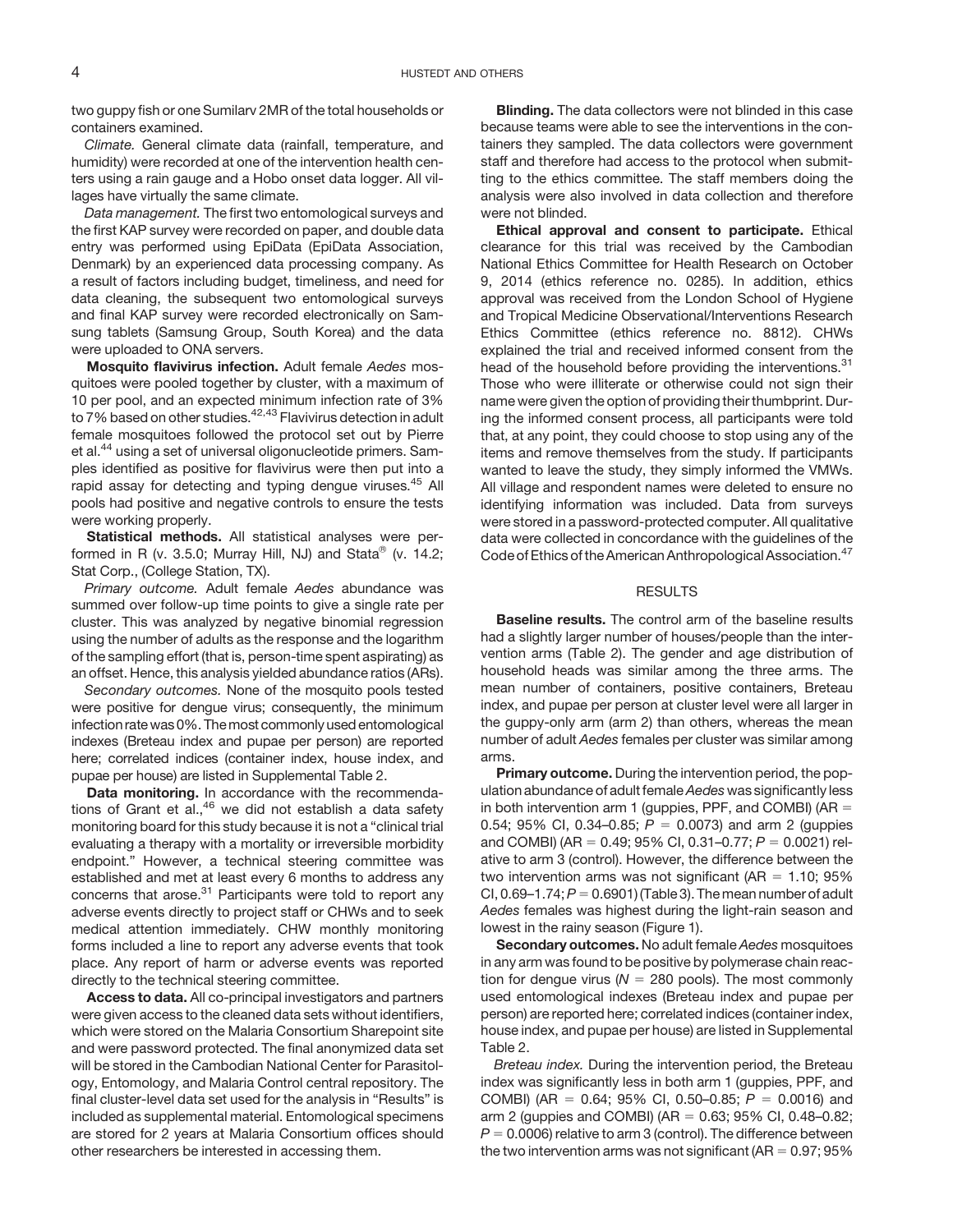TABLE 2 Baseline summary measures of containers, houses, and people per cluster

<span id="page-4-0"></span>

|                                                          | Control          | Guppies           | $PPF + Guppies$ |
|----------------------------------------------------------|------------------|-------------------|-----------------|
| Clusters, n                                              | 10               | 10                | 10              |
| Houses, n                                                | 2.016            | 1.641             | 1,435           |
| People, n                                                | 8.475            | 7.542             | 6,700           |
| Houses surveyed, n                                       | 400              | 400               | 400             |
| Male household heads, % (range)                          | $22(10-45)$      | $23(10-32)$       | $20(10-35)$     |
| Median age of household head, y (range)                  | 42 (17–78)       | 42 (18-84)        | 45 (18-88)      |
| Containers per cluster, <i>n</i> (range)                 | 154 (121–190)    | 186 (160-219)     | 165 (110-213)   |
| Mean number of positive containers per cluster* (range)  | 24.7 (18-62)     | $36.5(18-62)$     | $27.7(11 - 69)$ |
| Mean Breteau index per cluster (range)                   | 62 (20 - 115)    | $91(45 - 155)$    | 69 (28 - 173)   |
| Mean pupae per person, <i>n</i> (range)                  | $0.9(0.2 - 2.7)$ | $4.0(0.2 - 17.1)$ | $1.1(0.5-2.3)$  |
| Mean adult Aedes female abundance per cluster, n (range) | $10(1-15)$       | $9(3-24)$         | $11(2-20)$      |

 $PPF = pyriproxyfen.$ 

\* Positive is defined as having either Aedes pupae or larvae in the container.

TABLE 3

#### Mean population abundance of adult female Aedes trapped using adult resting collections per cluster by arm and survey

|                                    | Control       | Guppies                        | Guppies $+$ PPF                |
|------------------------------------|---------------|--------------------------------|--------------------------------|
| Baseline (range)                   | $10(1-15)$    | $9(3-24)$                      | $11(2-20)$                     |
| Dry season (range)                 | $20(3-49)$    | $11(3-17)$                     | $14(2 - 25)$                   |
| Light rain (range)                 | 75 (17–181)   | $29(4 - 71)$                   | $35(12 - 63)$                  |
| Heavy rain (range)                 | $10(4-23)$    | $12(2 - 25)$                   | $8(1 - 23)$                    |
| Total (Range)                      | $35(3 - 181)$ | $17(2 - 71)$                   | $19(1-63)$                     |
| Abundance ratio (95% CI), P value* | 1 (ref)       | 0.49 (0.31–0.77), $P = 0.0021$ | 0.54 (0.34–0.85), $P = 0.0073$ |
| Abundance ratio (95% CI), P value* |               | 1 (ref)                        | 1.10 (0.69–1.74), $P = 0.6901$ |

 $PPF =$  pyriproxyfen. The trapping time was 10 minutes per house.

\* The ratios do not include the baseline data.

† The ratio is not given here because it would be redundant.



FIGURE 1. Box plots showing mean number of adult Aedes females per household by arm and season, October 2015 to October 2016. The population abundance (i.e., number of mosquitoes per unit of time spent aspirating) was determined using adult resting collections. This figure appears in color at [www.ajtmh.org](http://www.ajtmh.org).

CI, 0.73-1.27;  $P = 0.7982$ ) [\(Table 4\)](#page-5-0). The biggest difference between arms was seen during the dry and light-rain or rainy seasons [\(Figure 2](#page-5-0)).

Pupae per person. Baseline results show significantly greater pupae per person in arm 2 (guppies and COMBI) than the other arms [\(Figure 3\)](#page-6-0). During the intervention period, the number of pupae per person was significantly less in both arm 1 (guppies, PPF, and COMBI) ( $AR = 0.56$ ; 95% CI, 0.35–0.91;  $P = 0.0193$ ) and arm 2 (guppies and COMBI) (AR  $= 0.52$ ; 95% CI, 0.32–0.84;  $P = 0.0075$ ) relative to arm 3 (control). The difference between the two intervention arms was not significant (AR = 0.92; 95% CI, 0.60–1.49;  $P = 0.7385$ ) [\(Table 4](#page-5-0)).

KAP survey. The secondary outcome related to the KAP survey is reported here; more detail is included in the Supplemental Appendix 2. Other data from this KAP survey can be found in a previous publication.<sup>48</sup> High levels of knowledge that dengue is transmitted by Aedes mosquitoes were reported at baseline among all arms (range, 95.5–98%). End-line surveys showed 100% of participants had this knowledge. Ratios of increased knowledge between baseline and end-line were not significantly different between arm 1 (guppies, PPF, and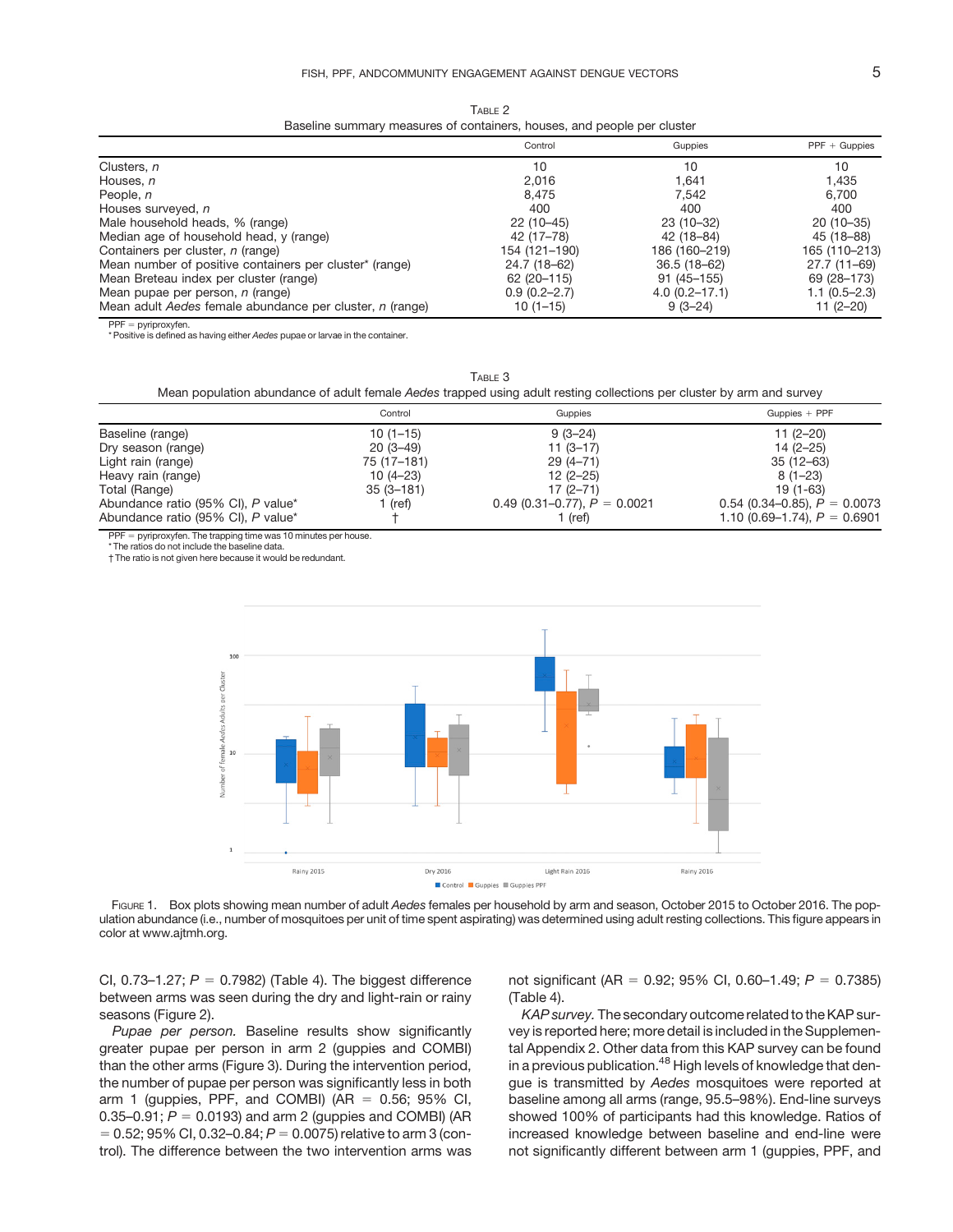## <span id="page-5-0"></span>6 **6** HUSTEDT AND OTHERS

 $T = 4$ Immature Aedes indices per cluster by arm and survey

|                                    | Control          | Guppies                        | $Guppies + PPF$                |
|------------------------------------|------------------|--------------------------------|--------------------------------|
| Breteau index                      |                  |                                |                                |
| Baseline (range)                   | 62 (20 - 115)    | $91(45 - 155)$                 | 69 (28 - 173)                  |
| Dry season (range)                 | 88 (18-153)      | 48 (13-93)                     | 54 (15-93)                     |
| Light rain (range)                 | 130 (73-188)     | 81 (40-150)                    | 74 (35-125)                    |
| Heavy rain (range)                 | 58 (20-150)      | $51(15 - 105)$                 | 45 (15-73)                     |
| Total (range)                      | $92(18 - 188)$   | 60 (13-150)                    | 58 (15-125)                    |
| Abundance ratio (95% CI), P value* | 1 (ref)          | 0.65 (0.50–0.85), $P = 0.0016$ | 0.63 (0.48–0.82), $P = 0.0006$ |
| Abundance ratio (95% CI), P value* |                  | 1 (ref)                        | 0.97 (0.73–1.27), $P = 0.7982$ |
| Pupae per person                   |                  |                                |                                |
| Baseline (range)                   | $0.9(0.2 - 2.7)$ | $4.0(0.2 - 17.1)$              | $1.1(0.5-2.3)$                 |
| Dry season (range)                 | $1.0(0.1 - 3.3)$ | $0.3(0-0.9)$                   | $0.7(0-1.7)$                   |
| Light rain (range)                 | $2.2(0.5 - 7.0)$ | $1.2(0.1 - 3.3)$               | $0.60(0-1.4)$                  |
| Heavy rain (range)                 | $0.7(0.1 - 2.1)$ | $0.6(0.1 - 2.9)$               | $0.7(0-1.8)$                   |
| Total (range)                      | $1.3(0 - 7.0)$   | $0.7(0-3.3)$                   | $0.7(0-1.8)$                   |
| Abundance ratio (95% CI), P value* | 1 (ref)          | 0.56 (0.35–0.91), $P = 0.0193$ | 0.52 (0.32–0.84), $P = 0.0075$ |
| Abundance ratio (95% CI), P value* |                  | 1 (ref)                        | 0.92 (0.60–1.49), $P = 0.7385$ |

 $PPF = pyriproxyfen.$ 

\* The ratios do not include the baseline data. † The ratio is not given here because it would be redundant.



Box plots showing Breteau index by arm and season, October 2015 - October 2016

FIGURE 2. Box plots showing Breteau index (i.e., the number of containers positive for Aedes larvae and/or pupae per 100 houses surveyed) by arm and season, October 2015 to October 2016. This figure appears in color at [www.ajtmh.org.](http://www.ajtmh.org)

COMBI) (relative risk = 0.99; 95% CI, 0.86–0.1.14;  $P = 0.915$ ) and arm 2 (guppies and COMBI) (relative risk  $= 1.01$ ; 95% CI, 0.87–1.16;  $P = 0.943$  relative to arm 3 (control) (Supplemental Table 2).

Coverage of guppy fish and Sumilarv 2MR. Coverage of guppy fish (proportion of eligible water containers with  $\geq 1$ guppy fish) before replacement in arm 2 increased to nearly 80% after 1 month and stayed close to 70% for most of the intervention period [\(Figure 4\)](#page-6-0). However, in arm 1, PPF coverage (proportion of eligible water containers with  $\geq 1$  Sumilary<sup>®</sup> MR) increased to 80% after 2 months and stayed high until decreasing in March, after which continued health education

messages increased coverage back to near 70% to 80%. Guppy coverage in arm 1 was notably less (near 50%) until guppy use was emphasized in March, after which it increased dramatically and then dropped off back to around 50%.

Climate. The average maximum daily temperature in the shade decreased from  $34.4^{\circ}$ C in the dry season to  $31.3^{\circ}$ C in the light-rain season. The average relative daily humidity and monthly rainfall increased from 60.0% and 10.7 mm to 75.2% and 139 mm from the dry to light-rain seasons, respectively (Supplement Figure 2). The rainy season saw much greater amounts of rainfall (near 300 mm per month) than all other seasons.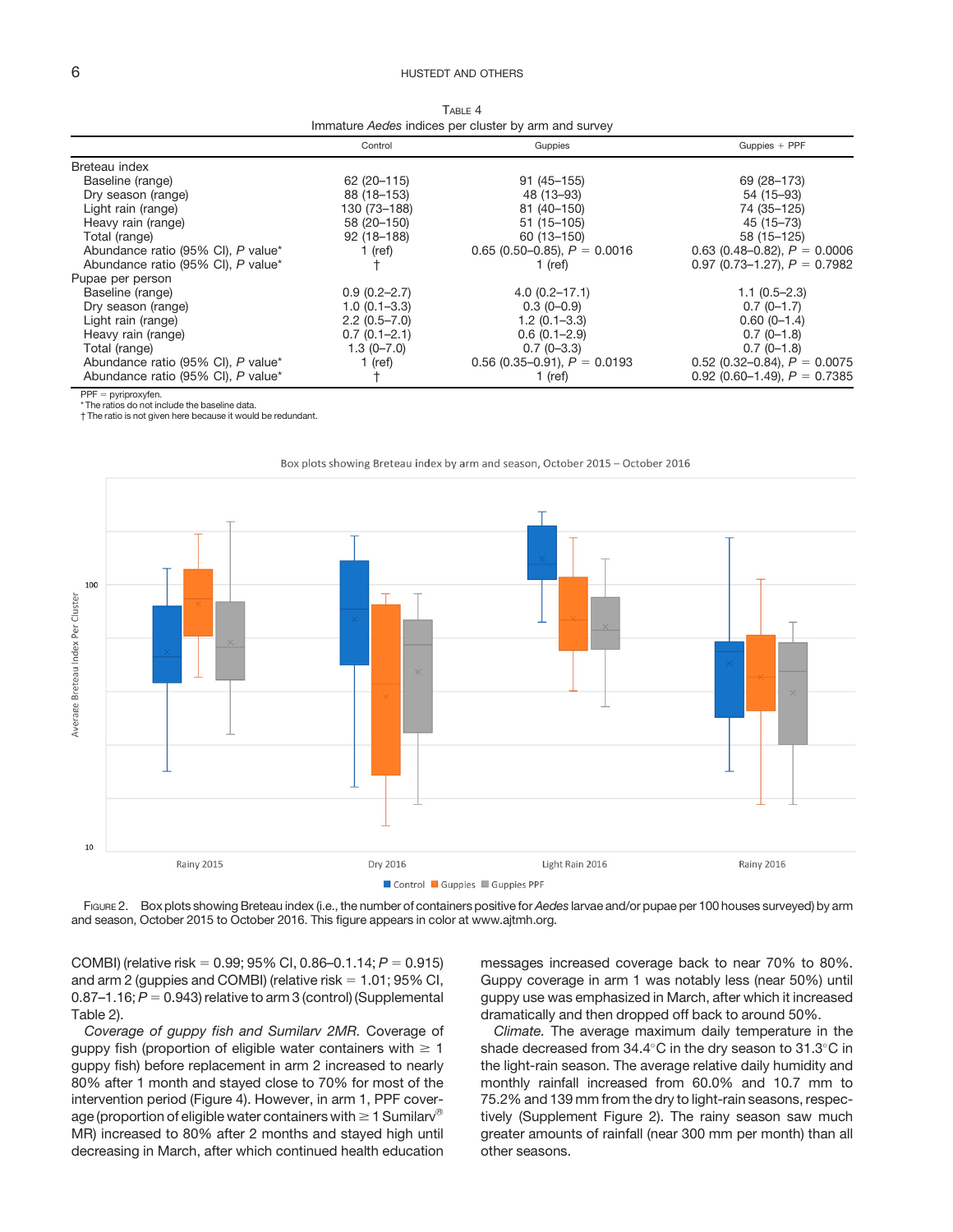Box plots showing pupae per person by arm and season, October 2015 - October 2016

<span id="page-6-0"></span>

FIGURE 3. Box plots showing pupae per person (i.e., the number of Aedes pupae collected per person residing in the surveyed homes) by arm and season, October 2015 to October 2016. This figure appears in color at [www.ajtmh.org.](http://www.ajtmh.org)



Coverage of guppies and PPF in intervention villages by month, November 2015 - September 2016

FIGURE 4. Coverage of guppies (i.e., proportion of eligible water containers with  $\geq 1$  guppy) and pyriproxyfen (i.e., proportion of eligible water containers with  $\geq$  1 Sumilarv® MR) in intervention villages by month, November 2015 to September 2016. This figure appears in color at [www.ajtmh.org.](http://www.ajtmh.org)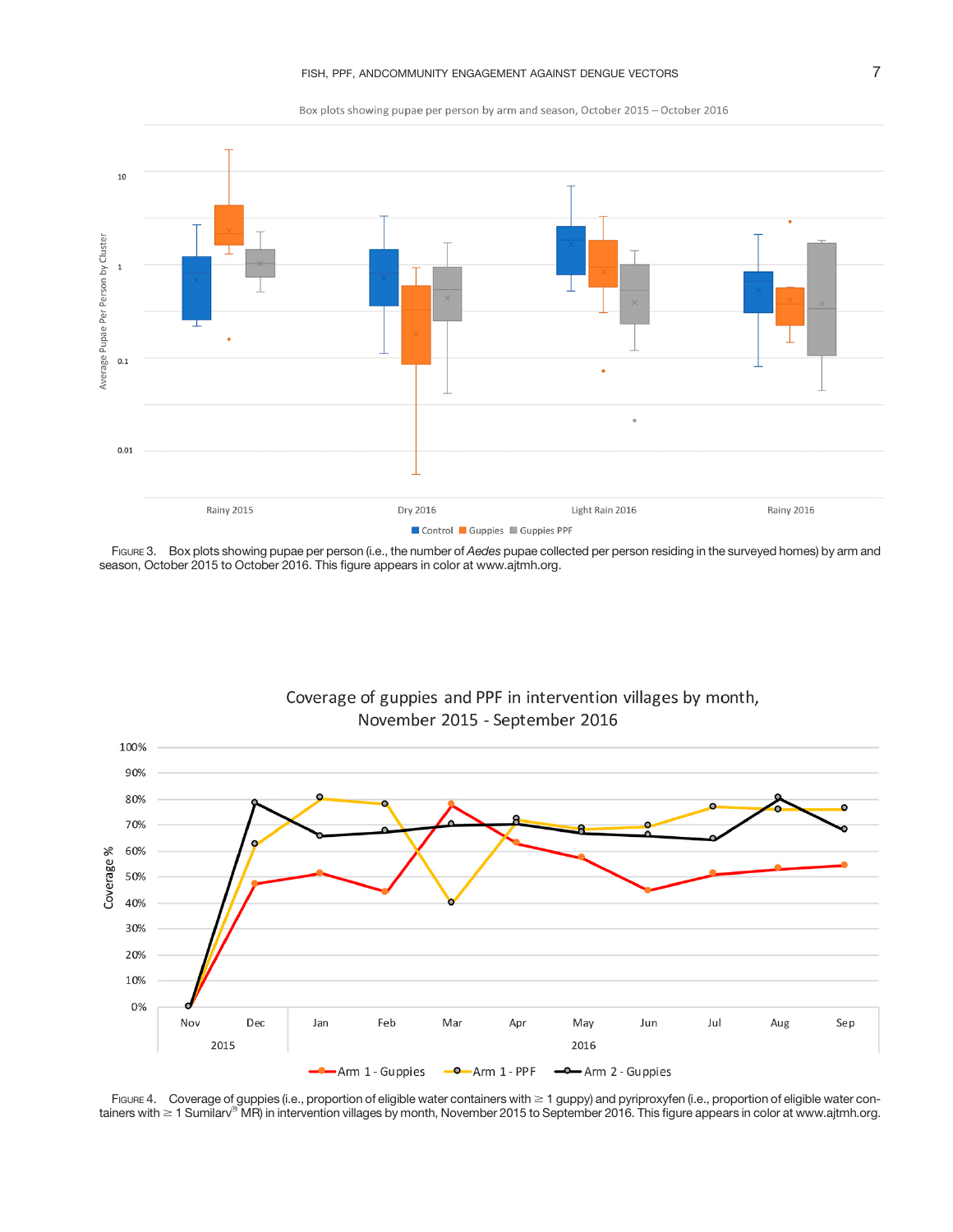Adverse events. No adverse events, harm, or unintended effects were recorded during the trial.

## DISCUSSION

Guppies, regardless of whether they were in combination with PPF, were able to decrease the number of Aedes females  $(AR = 0.49 - 0.54)$  and pupae per person  $(AR = 0.52 - 0.56)$  by roughly half compared with the control, and resulted in approximately 35% decrease in the Breteau index (AR  $=$ 0.63–0.64). All other entomological indices also showed similar and statistically significant reductions in intervention arms compared with the control. Indeed, this is less than the 75% reduction that we posited in the sample size calculation, and the absolute values in all the arms are higher. The larval indices and adult indices were more highly correlated than usual.<sup>[49](#page-10-0)</sup> There were no statistical differences identified between the two intervention arms; however, it should be noted that the trial was not powered to detect these differences. Regardless, the lack of difference between the arms could also be a result of coverage. Guppy coverage was much less in intervention arm 1 (guppies, PPF, and COMBI) than arm 2 (guppies and COMBI) ( $\approx$ 50% versus  $\approx$ 80%), suggesting the use of PPF may have contributed to keeping entomological indicators similar to those in arm 2.

It was observed that, during the heavy-rain season, the water containers often overflowed when raining and therefore caused larvae and pupae to flow out of the containers and die on the ground.<sup>[50](#page-10-0)</sup> This is one possible explanation for the marked decrease in the number of mosquitoes found in the heavy-rain season compared with the light-rain season. The abundance data presented here also follows the seasonality of Aedes mosquitoes described in other studies in the region.<sup>51</sup> The interventions continued being replenished until the end of the trial.

Although none of the mosquito pools were found to be positive for dengue virus, all the positive and negative controls performed as expected. In addition, a model used to simulate the process of mosquito sampling, pooling, and virus testing, and found that mosquito infection rates commonly underestimate the prevalence of arbovirus infection in mosquito populations.[52](#page-11-0) This suggests that in our trial 1) the minimum infection rate found was the true rate in the population, 2) there was some degradation of RNA that resulted in untrue rates (despite proper cold chain management), or 3) the amount of virus in the pools was less than the detection threshold. In the future, studies investigators should try to acquire the largest number of mosquitoes as possible to identify the virus.

It was observed that adherence to guppies was high (70–80%) and consistent when only one intervention requiring behavior change (guppies) was assigned. In the intervention arm with guppies and PPF, adherence to one intervention was greatest when focused health education messages were provided for that intervention specifically (e.g., guppy coverage in March was greatest when guppy use was emphasized and was lowest in December to February when PPF use was emphasized). Similar dynamics have been found with the use of other vector control tools. A recent review concluded that, when applied as a single intervention, temephos was found to be effective at suppressing entomological indices. However, the same effect was not present when applied in combination with other interventions.<sup>53</sup> This suggests that using multiple interventions that require behavior change may reduce individual intervention effectiveness. This presents a dilemma because single interventions may not be sufficient, but combining interventions may not improve efficacy either. Some studies have suggested that combining imperfect vector control with an imperfect medium-high efficacy vaccine could be a more efficacious and cost-effective way to reduce dengue cases.<sup>54,55</sup> In addition, when selecting tools, control programs should consider the household coverage required to reach efficacy. For example, models have predicted a 70% to 75% coverage of targeted indoor residual sprays resulted in a 79% to 97% reduction in the number of dengue infections.[56](#page-11-0),[57](#page-11-0) The predicted efficacy for targeted indoor residual sprays is greater than what was reported using larvivorous fish in our study; however, these sprays may be more expensive, less community based, and more difficult to implement.

The results of the KAP survey showed very high knowledge levels, which may have resulted from the high number of cases in the study site and from previous government-led anti-dengue efforts in these areas.<sup>48</sup> In addition, self-reported vector control practices did not match observed practices recorded in the surveys, nor was a correlation found between knowledge and observed practices.<sup>48</sup> Therefore, an education campaign regarding dengue prevention in this setting with high knowledge levels is unlikely to have any significant effect on practices unless it is incorporated in a more comprehensive strategy for behavioral change (e.g., use of the COMBI method). To bridge the knowledge–practice gap, there is a need to create an enabling environment at the household, community, and health facility levels, and to have a continuous supply of the recommended interventions.

In previously reported FGDs and in-depth interviews, nearly all participants perceived that the interventions resulted in a reduction in Aedes mosquitos (both adults and immatures) and dengue cases.<sup>50</sup> Participants showed high demand for both interventions (guppies and PPF) and were willing to pay between 100 to 500 riel (0.03–0.13 USD). In addition, several participants began rearing guppies in their home for their personal use, for the children to play with, and possibly to sell in the market. The major effect of PPF on mosquitoes is the inhibition of metamorphosis to prevent the emergence of adults from pupae.<sup>[20](#page-10-0)</sup> Therefore, the containers with PPF still had the presence of larvae in the water. This presence, despite the use of PPF, was a source of concern for some participants. Additional concerns reported were that children took the PPF from the containers to play with, and they were sometimes lost or misplaced when cleaning or replacing water. Overall, these issues were overcome in most cases with proper health education through health volunteers. Interpersonal communication through health volunteers was the most preferred method of transmitting prevention messages. Together, the entomological, KAP, and qualitative results suggest that the interventions were efficacious and accepted by the community.

However, there is always a need to balance potential benefits and harms of any intervention. Following the recent Zika outbreaks in 2015 and 2016, there were two groups of ecologists that noticed public health authorities using non-native larvivorous fish (including guppies) in Aedes control.<sup>58,59</sup> Both of these groups wrote opinion pieces that gave three strong messages: 1) the use of larvivorous fish in vector control is not effective, 2) the chances of accidental guppy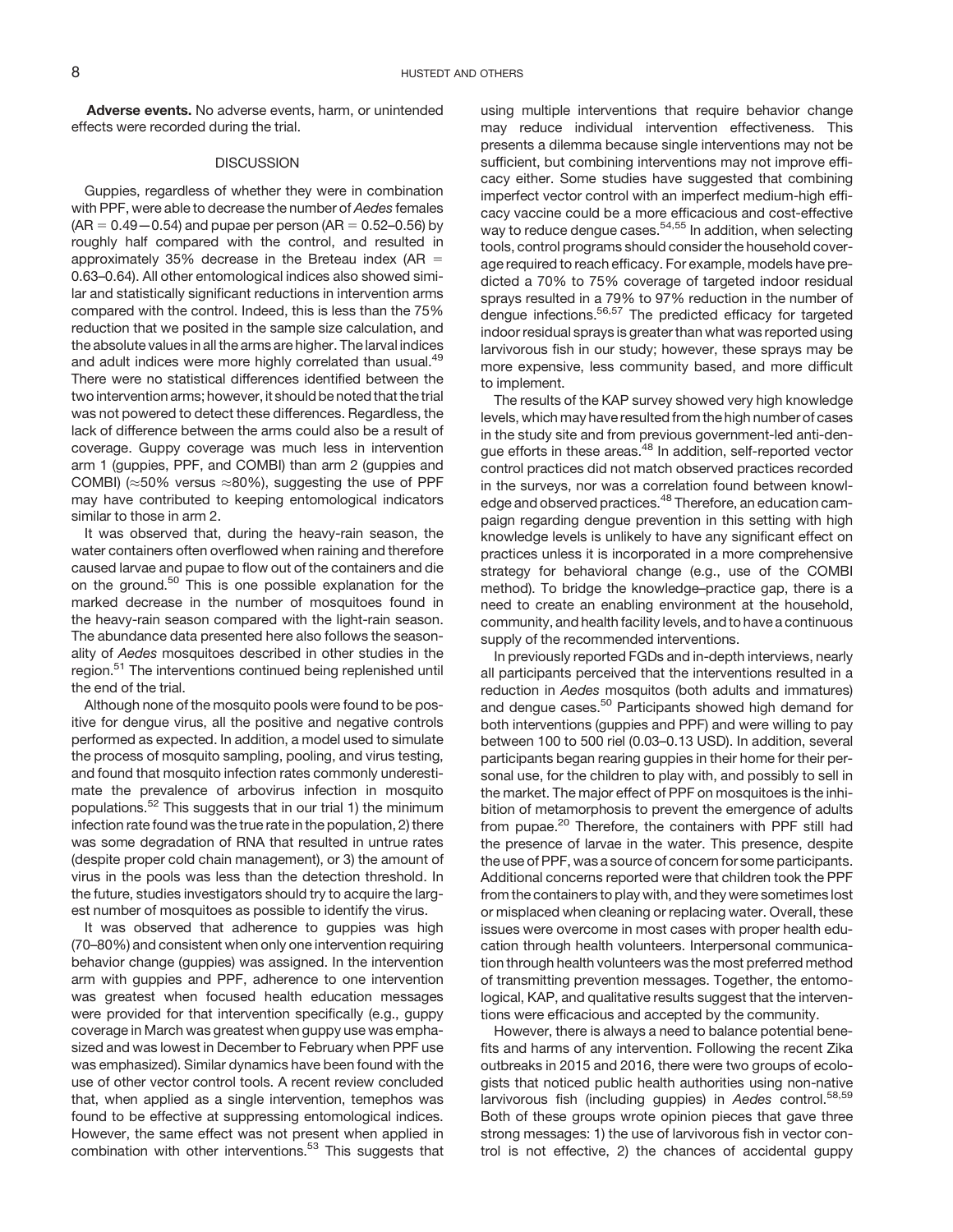introduction into local ecosystems are large, and 3) guppies can establish populations easily and damage these aquatic ecosystems. The first point is contradicted by studies that were available at the time, as well as by the current trial.<sup>[17,19,28](#page-10-0)</sup> However, regarding the other points, guppies are indeed known to be highly plastic and acclimate to new environ-ments.<sup>[60](#page-11-0)</sup> For example, as far back as 1963, guppies have been highly effective in Culex control in highly polluted ground pools and waterways in Bangkok, Yangon, and Taipei.<sup>[61](#page-11-0)</sup> In one study it was postulated that female guppies are capable of routinely establishing new populations in mesocosms, and that more than 80% of these populations persist for at least 2 years.<sup>62</sup> Therefore, the key question is what is the ecological impact of guppies being released accidentally into the environment? Despite the strong statements made in the opinion pieces, the underlying evidence seems to be weaker than implied, with most introductions made before proper baseline assessments were completed. Studies have shown some effects of guppies on resident fish densities in laboratory conditions $63,64$  and nitrogen levels in water $65-67$  $65-67$  $65-67$ ; however, the extent of these effects across the ecosystem—especially in areas where introduction and naturalization took place many decades ago (such as Cambodia)— are far from settled. A book on evolutionary ecology of the guppy noted that, in regard to the impact of exotic guppies, "the literature is scant, and the area ripe for research."<sup>[60](#page-11-0)</sup> That document author also noted that the manner in which introduced fish species affect native assemblages is incompletely understood, and that issues such as anthropogenic changes to the habitat, such as increases in water temperature, could favor introduced over native species.<sup>60</sup>

Measures available to control programs to mitigate the risks of introduction include 1) restricting breeding sites to areas that can be locked and controlled by the breeders, 2) only distributing fish to key containers in at-risk areas and away from lakes and streams, 3) only distributing male fish to avoid breeding after accidental release by households, and 4) evaluating which indigenous larvivorous fish exist that have similar predation behaviors to guppies and consider their use. It should be noted that male guppies have been found to consume less larvae than males (123 larvae/day compared with 74 larvae/day).<sup>19</sup> However, this consumption rate was more than enough to clear the main breeding jars in Cambodia.

In addition to concerns about accidental release of guppies to the environment, some laboratory experiments have raised the possibility that putting guppies in containers used for drinking water could increase Escherichia coli and other bacteria.<sup>68</sup> However, a recent study (Sidavong et al., submitted manuscript) found the addition of guppy fish in Lao and Cambodia made no significant difference to high preexisting baseline levels of contamination. Therefore, the authors concluded that any contaminating effect may be insignificant when compared with the potential for reducing dengue fever cases, and they advocated for the inclusion of advice on safe water use to be included in any behavior change communication programs for guppy introduction.

Our study has several limitations. The most important of which is the absence of a primary outcome related directly to dengue incidence, rather than an entomological one. Finding the appropriate metric to measure disease impact is bedeviled by the effect of human movement on patterns of transmission, and the pronounced temporal and spatial heterogeneity in transmission, which necessitate very large cluster-randomized study designs.<sup>69,70</sup> We considered passive surveillance for dengue with rapid diagnostic tests in HCs. Although sensitivity among currently available tests was considered acceptable for routine clinical diagnostics, [71](#page-11-0) it was not considered high enough for seroconversion studies, and no studies were identified that had used rapid diagnostics to estimate seroprevalence. Therefore, more expensive and labor-intensive efforts were preferable, such as cohort studies or capture–recapture methods (which have their own limitations<sup>72</sup>) to estimate the true number of cases, or using a more sensitive diagnostic tool such as reverse transcription–polymerase chain reaction. However, because of budget limitations, it was not possible to use them. In addition, unpublished data from a recent cohort study in the proposed districts suggest that, given a similar number of cases during this study time frame, and the resources available to the current project, there would not be enough statistical power to show an impact of the likely size on case numbers.<sup>[31](#page-10-0)</sup> Therefore, the endpoint chosen was the abundance of adult Aedes mosquitoes, which are on the causal pathway to disease.

Nevertheless, determining the effect of an entomological outcome on dengue transmission is difficult. Multiple studies in Cuba have suggested that a Breteau index  $>$  5 can be used to predict dengue transmission, although they note that their results can probably not be extrapolated to areas were dengue transmission is endemic.<sup>[73,74](#page-11-0)</sup> A recent study from Peru did show a statistically significant association between 12-month longitudinal data on Aedes aegypti abundance (1.01–1.30) and categorical immature indices (1.21–1.75) on risk ratios dengue virus seroconversion (over 5 months).<sup>73</sup> However, even the existence of an association remains less clear across geographies, and what the strength of that association would be in Cambodia (with much greater incidence rates) remains difficult to quantify. These efforts are frustrated by the many intersecting factors that determine dengue infection in communities, including the probability of infecting and being infected by a mosquito bite, the duration of infection, treatment-seeking behavior, the risk of fever, which serotypes are present, acquired immunity in the host, coverage of interventions, and background prevalence of dengue infections. The availability of quality data for each of these factors is limited in most tropical countries where the infection rates are highest.

Additional entomological limitations include only having one data collection point in each season, and no measure in the change of parity rate of adult females. The indoor resting collection of Aedes adult mosquitoes is subject to many challenges including 1) individual collector performance and efficiency, 2) abundance being time dependent, and 3) housing conditions, architecture, objects, and so on. Possible ways to improve collector performance and efficiency could include using electronic data collection, which can record the time and place of each entry, allowing easier monitoring and supervision of collection teams and the reduction of data transcription errors. Electronic timers can be used to ensure each collector aspirates for the proper time. Investigators can also look to the WHO Vector Control Advisory Group for their recent guidance on how to design vector control efficacy trials.<sup>[75](#page-11-0)</sup> Another possible source of bias is not having data collectors blind to the intervention; however, in our case it was unavoidable because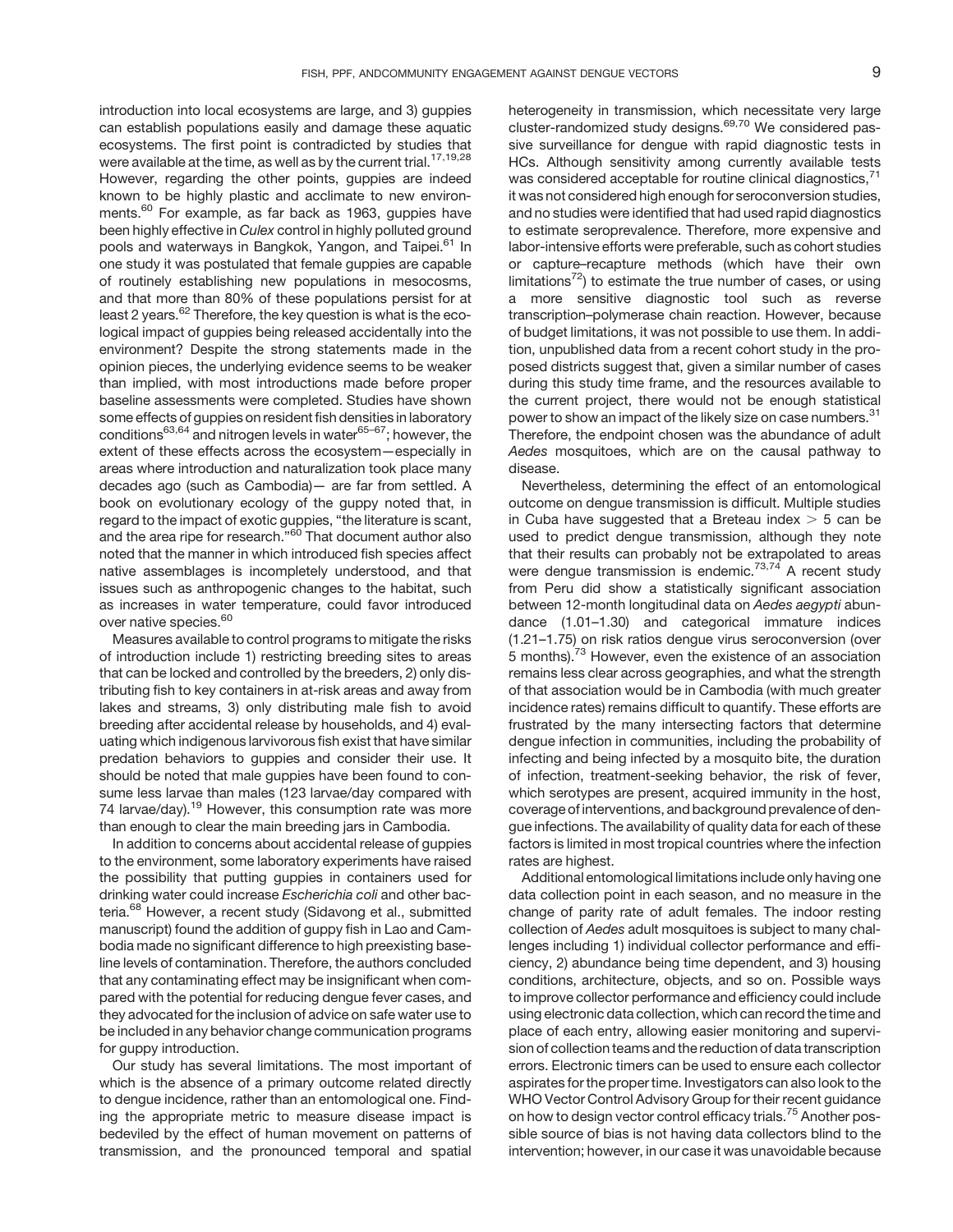<span id="page-9-0"></span>data collection teams were able to see the fish in the containers they sampled. In addition, because these data were collected within one province in Cambodia, generalizability could be a concern. However, it is likely that the result of this trial could be generalizable to areas with similar ecology and mosquito densities within the country and in neighboring countries. In addition, research in Vietnam found a narrow range of critical human population densities between around 3,000 to  $7,000$  people/km<sup>2</sup> prone to dengue outbreaks and concluded that rural areas may contribute at least as much to the dissemination of dengue fever as cities.<sup>76</sup>

In addition to the limitations described, resistance can impair the effectiveness of vector control interventions. Even insecticidal interventions shown to be highly effective in some areas, such as targeted indoor residual spraying, $77$ depend on the resistance status of the mosquitoes in the area.<sup>[78](#page-11-0)</sup> Although larvivorous fish may be effective in some settings, they likely will not work in all settings, especially in urban areas or other setting in which the key containers or breeding areas are not suitable for fish.

In conclusion, the results from this trial indicate that the interventions resulted in a statistically significant reduction in immature and adult Aedes mosquito abundance when compared with the control. There were no statistical differences identified between intervention arms, although lower guppy coverage in intervention arm 2 suggests that PPF did help keep mosquito densities low. Data from the KAP surveys and qualitative assessments showed that the interventions were accepted by communities and that they were willing to pay for them. The extremely low cost of including guppy rearing in community-based health structures along with the effectiveness demonstrated here suggest guppies should be considered as a vector control tool as long as the benefits outweigh any potential environmental concerns. PPF was also highly accepted and preferred over current vector control tools used in Cambodia; however, product costs and availability are still unknown. The qualitative assessment suggests that a context-specific and well-informed COMBI and community engagement by giving an active role to communities is the key to the successful dengue control. Additional studies could be done to confirm these results and explore the effect of the interventions in different ecological conditions.

Received August 27, 2020. Accepted for publication June 10, 2021.

Published online September 7, 2021.

Note: Supplemental materials appear at [www.ajtmh.org.](http://www.ajtmh.org)

Acknowledgments: The trial sponsor is Malaria Consortium. The Sumilarv 2MR is produced by Sumitomo Chemical Company and was donated in-kind to the project.

Financial support: This project was co-funded by the U.K. Agency for International Development (UKAID) (40097745) and the Deutsche Gesellschaft für Internationale Zusammenarbeit (GIZ) (81181153). UKAID funded project activities until March 2016; GIZ funded activities until November 2016. N. A. and J. B. receive support from the UK Medical Research Council (MRC) UK and Department for International Development (DFID)–MRC (grant reference MR/R010161/1). This award is funded jointly by the UK MRC and the UK DFID under the MRC–DFID Concordat agreement and is also part of the EDCTP2 Programme supported by the European Union. The funders had no role in the study design, data collection and analysis, decision to publish, or preparation of the manuscript.

Authors' addresses: John Christian Hustedt, Epidemiology Department, Malaria Consortium, Phnom Penh, Cambodia, and MRC Tropical Epidemiology Group, Department of Infectious Disease Epidemiology, London School of Hygiene and Tropical Medicine, London, UK, E-mail: [john.hustedt@alumni.lshtm.ac.uk](mailto:john.hustedt@alumni.lshtm.ac.uk). Dyna Doum, Vanney Keo, Muhammad Shafique, Sergio Lopes, and Jeffrey Hii, Epidemiology Department, Malaria Consortium, Phnom Penh, Cambodia, E-mails: [dynadoum@gmail.com,](mailto:dynadoum@gmail.com) [vanneykeo@gmail.com](mailto:vanneykeo@gmail.com), [muhammad.shafique2002@gmail.com,](mailto:muhammad.shafique2002@gmail.com) [sergiooolopes@gmail.com](mailto:sergiooolopes@gmail.com), and [hiijk1@gmail.com](mailto:hiijk1@gmail.com). Sokha Ly, BunLeng Sam, and Leang Rithea, Department of Vector Control, Cambodian National Dengue Control Program, Phnom Penh, Cambodia, E-mails: [lysokha@yahoo.com](mailto:lysokha@yahoo.com), [sambunleng@gmail.com,](mailto:sambunleng@gmail.com) and [rithealeang@gmail.com](mailto:rithealeang@gmail.com). Vibol Chan, Department of Climate Change and Health, World Health Organization, Phnom Penh, Cambodia, E-mail: [chanv@who.int.](mailto:chanv@who.int) Neal Alexander, John Bradley, and Marco Liverani, MRC Tropical Epidemiology Group, Department of Infectious Disease Epidemiology, London School of Hygiene and Tropical Medicine, London, UK, E-mails: [neal.alexander@lshtm.ac.uk,](mailto:neal.alexander@lshtm.ac.uk) [john.bradley@](mailto:john.bradley@lshtm.ac.uk) [lshtm.ac.uk](mailto:john.bradley@lshtm.ac.uk), and [marco.liverani@lshtm.ac.uk.](mailto:marco.liverani@lshtm.ac.uk) Didot Budi Prasetyo and Agus Rachmat, Department of Entomology, US Naval Medical Research Unit-2, Phnom Penh, Cambodia, E-mails: [didot.prasetyo.](mailto:didot.prasetyo.ctr@namru2.org.kh) [ctr@namru2.org.kh](mailto:didot.prasetyo.ctr@namru2.org.kh) and [agus.rachmat.ctr@namru2.org.kh.](mailto:agus.rachmat.ctr@namru2.org.kh)

This is an open-access article distributed under the terms of the [Creative Commons Attribution \(CC-BY\) License,](https://creativecommons.org/licenses/by/4.0/) which permits unrestricted use, distribution, and reproduction in any medium, provided the original author and source are credited.

## **REFERENCES**

- 1. Seng CM, Setha T, Nealon J, Socheat D, Nathan MB, 2008. Six months of Aedes aegypti control with a novel controlledrelease formulation of pyriproxyfen in domestic water storage containers in Cambodia. Southeast Asian J Trop Med Public Health 39: 822–826.
- 2. Vannice KS, Roehrig JT, Hombach J, 2015. Next generation dengue vaccines: a review of the preclinical development pipeline. Vaccine 33: 7091–7099.
- 3. Alphey L, Mckemey A, Nimmo D, Oviedo MN, Lacroix R, Matzen K, Beech C, 2013. Genetic control of Aedes mosquitoes. Pathog Glob Health 107: 170–179.
- 4. Franz AWE, Clem RJ, Passarelli AL, 2014. Novel genetic and molecular tools for the investigation and control of dengue virus transmission by mosquitoes. Curr Trop Med Rep 1: 21–31.
- 5. Ye YH, Carrasco AM, Frentiu FD, Chenoweth SF, Beebe NW, van den Hurk AF, Simmons CP, O'Neill SL, McGraw EA, 2015. Wolbachia reduces the transmission potential of dengue-infected Aedes aegypti. PLoS Negl Trop Dis. Available at: [https://doi.](https://doi.org/10.1371/journal.pntd.0003894) [org/10.1371/journal.pntd.0003894.](https://doi.org/10.1371/journal.pntd.0003894)
- 6. Turelli M, Barton NH, 2017. Deploying dengue-suppressing Wolbachia: robust models predict slow but effective spatial spread in Aedes aegypti. Theor Popul Biol 115: 45–60.
- 7. Bowman LR, Donegan S, McCall PJ, 2016. Is dengue vector control deficient in effectiveness or evidence? Systematic review and meta-analysis. PLoS Negl Trop Dis 10: e0004551.
- 8. Huy R et al., 2010. National dengue surveillance in Cambodia 1980–2008: epidemiological and virological trends and the impact of vector control. Bull World Health Organ 88: 650–657.
- 9. Vong S, Goyet S, Ly S, Ngan C, Huy R, Duong V, Wichmann O, Letson GW, Margolis HS, Buchy P, 2012. Under-recognition and reporting of dengue in Cambodia: a capture–recapture analysis of the National Dengue Surveillance System. Epidemiol Infect 140: 491–499.
- 10. Wichmann O et al., 2011. Dengue in Thailand and Cambodia: an assessment of the degree of underrecognized disease burden based on reported cases. PLoS Negl Trop Dis. Available at: <https://doi.org/10.1371/journal.pntd.0000996>.
- 11. Seng CM, Setha T, Nealon J, Chantha N, Socheat D, Nathan MB, 2008. The effect of long-lasting insecticidal water container covers on field populations of Aedes aegypti (L.) mosquitoes in Cambodia. J Vector Ecol 33: 333–341.
- 12. Kuhn S, Manderson LH, 2007. Abate distribution and dengue control in rural Cambodia. Acta Trop 101: 139–146.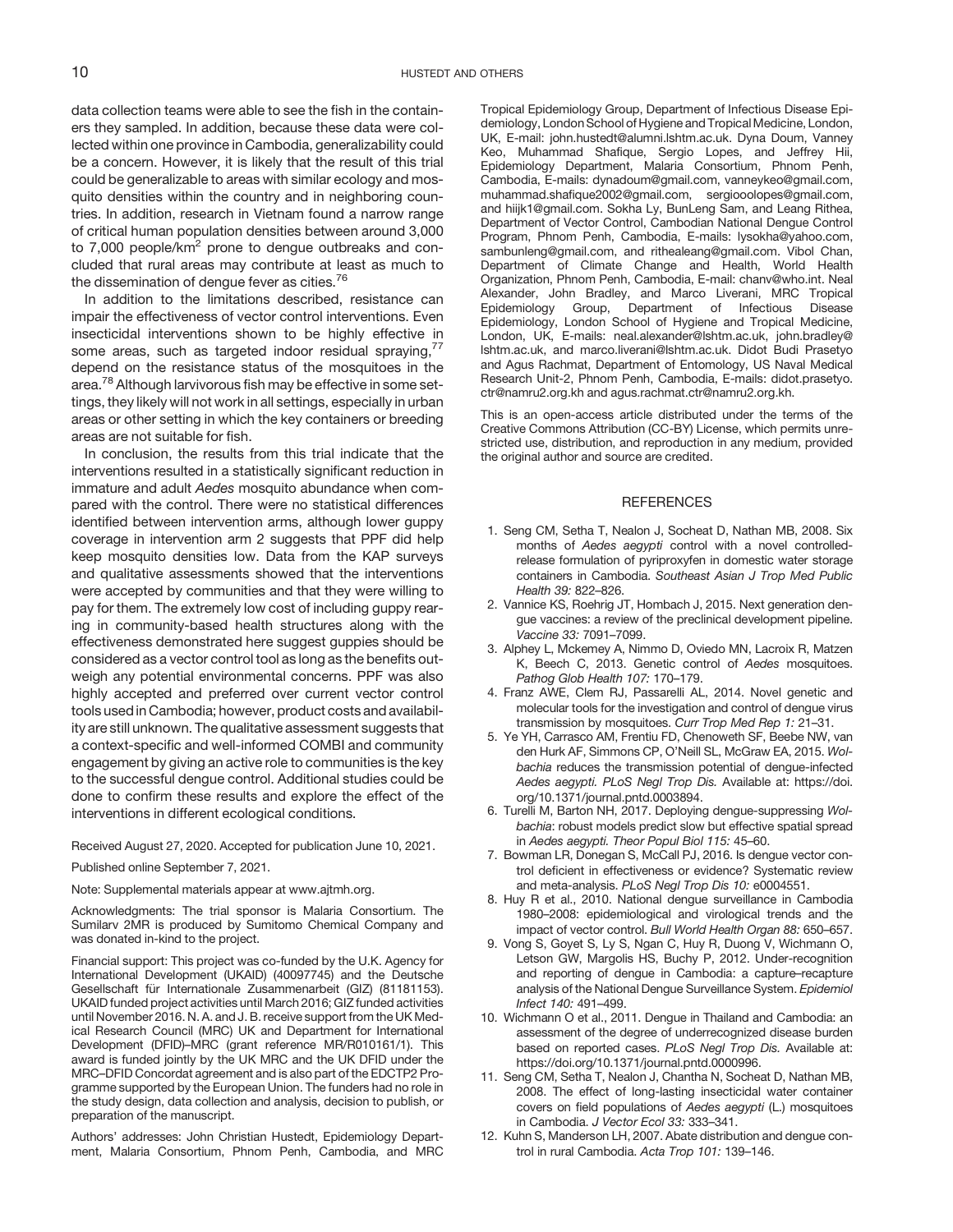- <span id="page-10-0"></span>13. Boyer S et al., 2018. Resistance of Aedes aegypti (Diptera: Culicidae) populations to deltamethrin, permethrin, and temephos in Cambodia. Asia-Pacific J Public Health 30: 158–166.
- 14. Polson KA, Curtis C, Seng CM, Olson JG, Chantha N, Rawlins SC, 2001. Susceptibility of two Cambodian population of Aedes aegypti mosquito larvae to temephos during 2001. Dengue Bull 25: 79–83.
- 15. Seng CM, Setha T, Chanta N, Socheat D, Guillet P, Nathan MB, 2006. Inhibition of adult emergence of Aedes aegypti in simulated domestic water-storage containers by using a controlled-release formulation of pyriproxyfen. J Am Mosq Control Assoc 22: 152–154.
- 16. Setha T, Chantha N, Socheat D, 2007. Efficacy of Bacillus thuringiensis israelensis, VectoBac WG and DT, formulations against dengue mosquito vectors in cement potable water jars in Cambodia. Southeast Asian J Trop Med Public Health 38: 261–268.
- 17. World Health Organization, 2013. Managing Regional Public Goods for Health: Community-based Dengue Vector Control. Available at: [https://www.adb.org/sites/default/](https://www.adb.org/sites/default/files/publication/30167/community-based-dengue-vector-control.pdf)files/publication/30167/ [community-based-dengue-vector-control.pdf](https://www.adb.org/sites/default/files/publication/30167/community-based-dengue-vector-control.pdf). Accessed July 19, 2021.
- 18. Congpuong K, Bualombai P, Banmairuroi V, Na-Bangchang K, 2010. Compliance with a three-day course artesunate–mefloquine combination and baseline anti-malarial treatment in an area of Thailand with highly multidrug resistant falciparum malaria. Malar J 9: 43.
- 19. Seng C, Setha T, Nealson J, Socheat D, Chantha N, Nathan M, 2008. Community-based use of larvivorous fish Pocecilia reticulata to control the dengue vector Aedes aegypti in domestic water storage containers in rural Cambodia. J Vector Ecol 33: 139–144.
- 20. World Health Organization, 2000. Report of the Fourth WHOPES Working Group Meeting: review of IR3535, KBR3023, (RS)- Methoprene 20% EC and Pyriproxyfen 0.5% GR. Available at: <https://apps.who.int/iris/handle/10665/66683>.
- 21. Sai-Zaw-Min-Oo, Sein-Thaung, Yan-Naung-Maung-Maung, Khin-Myo-Aye, Zar-Zar-Aung, Hlaing-Myat-Thu, Kyaw-Zin-Thant, Minakawa N, 2018. Effectiveness of a novel longlasting pyriproxyfen larvicide (SumiLarv<sup>®</sup>2MR) against Aedes mosquitoes in schools in Yangon, Myanmar. Parasit Vectors 11: 16.
- 22. Suaya JA, Shepard DS, Chang MS, Caram M, Hoyer S, Socheat D, Chantha N, Nathan MB, 2007. Cost-effectiveness of annual targeted larviciding campaigns in Cambodia against the dengue vector Aedes aegypti. Trop Med Int Health 12: 1026–1036.
- 23. Azmawati MN, Aniza I, Ali M, 2013. Evaluation of communication for behavioral impact (COMBI) program in dengue prevention: a qualitative and quantitative study in Selangor, Malaysia. Iran J Public Health 42: 538–539.
- 24. Al-Muhandis N, Hunter PR, 2011. The value of educational messages embedded in a community-based approach to combat dengue fever: a systematic review and meta regression analysis. PLoS Negl Trop Dis 5: e1278.
- 25. Heintze C, Velasco Garrido M, Kroeger A, 2007. What do community-based dengue control programmes achieve? A systematic review of published evaluations. Trans R Soc Trop Med Hyg 101: 317–325.
- 26. Vanlerberghe V, Toledo ME, Rodriguez M, Gomez D, Baly A, Benitez JR, Van der Stuyft P, 2010. Community involvement in dengue vector control: cluster randomised trial. MEDICC Rev 12: 41–47.
- 27. Castro M, Sanchez L, Perez D, Carbonell N, Lefevre P, Vanlerberghe V, Van der Stuyft P, 2012. A community empowerment strategy embedded in a routine dengue vector control programme: a cluster randomised controlled trial. Trans R Soc Trop Med Hyg 106: 315–321.
- 28. Han WW, Lazaro A, McCall PJ, George L, Runge-Ranzinger S, Toledo J, Velayudhan R, Horstick O, 2015. Efficacy and community effectiveness of larvivorous fish for dengue vector control. Trop Med Int Health 20: 1239–1256.
- 29. Campbell MK, Piaggio G, Elbourne DR, Altman DG, 2012. Consort 2010 statement: Extension to cluster randomised trials. BMJ 345: e5661.
- 30. Harrington LC et al., 2005. Dispersal of the dengue vector Aedes aegypti within and between rural communities. Am J Trop Med Hyg 72: 209–220.
- 31. Hustedt J et al., 2017. Determining the efficacy of guppies and pyriproxyfen (Sumilarv<sup>®</sup> 2MR) combined with community engagement on dengue vectors in Cambodia: study protocol for a randomized controlled trial. Trials 18: 367.
- 32. World Health Organization, 2017. WHO Specifications and Evaluations for Public Health Pesticides: Pyriproxyfen. Available at: [https://www.who.int/whopes/quality/Pyriproxyfen\\_eval\\_](https://www.who.int/whopes/quality/Pyriproxyfen_eval_specs_WHO_July_2017.pdf) [specs\\_WHO\\_July\\_2017.pdf.](https://www.who.int/whopes/quality/Pyriproxyfen_eval_specs_WHO_July_2017.pdf) Accessed July 19, 2021.
- 33. World Health Organization, 2017. Report of the Twentieth WHOPES Working Group Meeting. [https://apps.who.int/iris/](https://apps.who.int/iris/bitstream/handle/10665/258921/WHO-HTM-NTD-WHOPES-2017.04-eng.pdf) [bitstream/handle/10665/258921/WHO-HTM-NTD-WHOPES-](https://apps.who.int/iris/bitstream/handle/10665/258921/WHO-HTM-NTD-WHOPES-2017.04-eng.pdf)[2017.04-eng.pdf](https://apps.who.int/iris/bitstream/handle/10665/258921/WHO-HTM-NTD-WHOPES-2017.04-eng.pdf). Accessed July 19, 2021.
- 34. Hemming KMJ, 2013. A menu-driven facility for sample-size calculations in cluster randomized controlled trials. Stata J 13: 114–135.
- 35. Hayes RJ, Alexander ND, Bennett S, Cousens SN, 2000. Design and analysis issues in cluster-randomized trials of interventions against infectious diseases. Stat Methods Med Res 9: 95–116.
- 36. Arunachalam N, Tyagi BK, Samuel M, Krishnamoorthi R, Manavalan R, Tewari SC, Ashokkumar V, Kroeger A, Sommerfeld J, Petzold M, 2012. Community-based control of Aedes aegypti by adoption of eco-health methods in Chennai City, India. Pathog Glob Health 106: 488-496.
- 37. Rowland M et al., 2004. DEET mosquito repellent provides personal protection against malaria: a household randomized trial in an Afghan refugee camp in Pakistan. Trop Med Int Health 9: 335–342.
- 38. Campbell MK, Fayers PM, Grimshaw JM, 2005. Determinants of the intracluster correlation coefficient in cluster randomized trials: the case of implementation research. Clin Trials 2: 99–107.
- 39. World Health Organization, 2009. Dengue: Guidelines for Diagnosis, Treatment, Prevention, and Control. Spec Program Res Train Trop Dis.
- 40. Tun-Lin W, Kay BH, Barnes A, 1995. The premise condition index: a tool for streamlining surveys of Aedes aegypti. Am J Trop Med Hyg 53: 591–594.
- 41. Hustedt J et al., 2020. Ability of the premise condition index to identify premises with adult and immature Aedes mosquitoes in Kampong Cham, Cambodia. Am J Trop Med Hyg 102: 1432–1439.
- 42. Sule WF, Oluwayelu DO, 2016. Analysis of Culex and Aedes mosquitoes in southwestern Nigeria revealed no West Nile virus activity. Pan Afr Med J 23: 116.
- 43. Cevallos V, Ponce P, Waggoner JJ, Pinsky BA, Coloma J, Quiroga C, Morales D, Cárdenas MJ, 2018. Zika and Chikungunya virus detection in naturally infected Aedes aegypti in Ecuador. Acta Trop 177: 74–80.
- 44. Pierre V, Drouet MT, Deubel V, 1994. Identification of mosquitoborne flavivirus sequences using universal primers and reverse transcription/polymerase chain reaction. Res Virol 145: 93–104.
- 45. Lanciotti RS, Calisher CH, Gubler DJ, Chang GJ, Vorndam AV, 1992. Rapid detection and typing of dengue viruses from clinical samples by using reverse transcriptase-polymerase chain reaction. J Clin Microbiol 30: 545–551.
- 46. Grant AM et al., 2005. Issues in data monitoring and interim analysis of trials. Heal Technol Assess 9: 1–238, iii–iv.
- 47. Association AA, 2012. Principles of Professional Responsibility. Available at:<http://ethics.aaanet.org/category/statement/>.
- 48. Kumaran E et al., 2018. Dengue knowledge, attitudes and practices and their impact on community-based vector control in rural Cambodia. PLoS Negl Trop Dis 12: e0006268.
- 49. Vanlerberghe V, Toledo ME, Rodriguez M, Gomez D, Baly A, Benitez JR, Van der Stuyft P, 2009. Community involvement in dengue vector control: cluster randomised trial. BMJ 338: b1959.
- 50. Shafique M et al., 2019. Implementation of guppy fish (Poecilia reticulata), and a novel larvicide (Pyriproxyfen) product (Sumilarv 2MR) for dengue control in Cambodia: a qualitative study of acceptability, sustainability and community engagement. PLoS Negl Trop Dis 13: e0007907.
- 51. Lamaningao P, Lamaningao P, Kanda S, Kanda S, Shimono T, Shimono T, Inthavongsack S, Xaypangna T, Nishiyama T, 2020. Aedes mosquito surveillance and the use of a larvicide